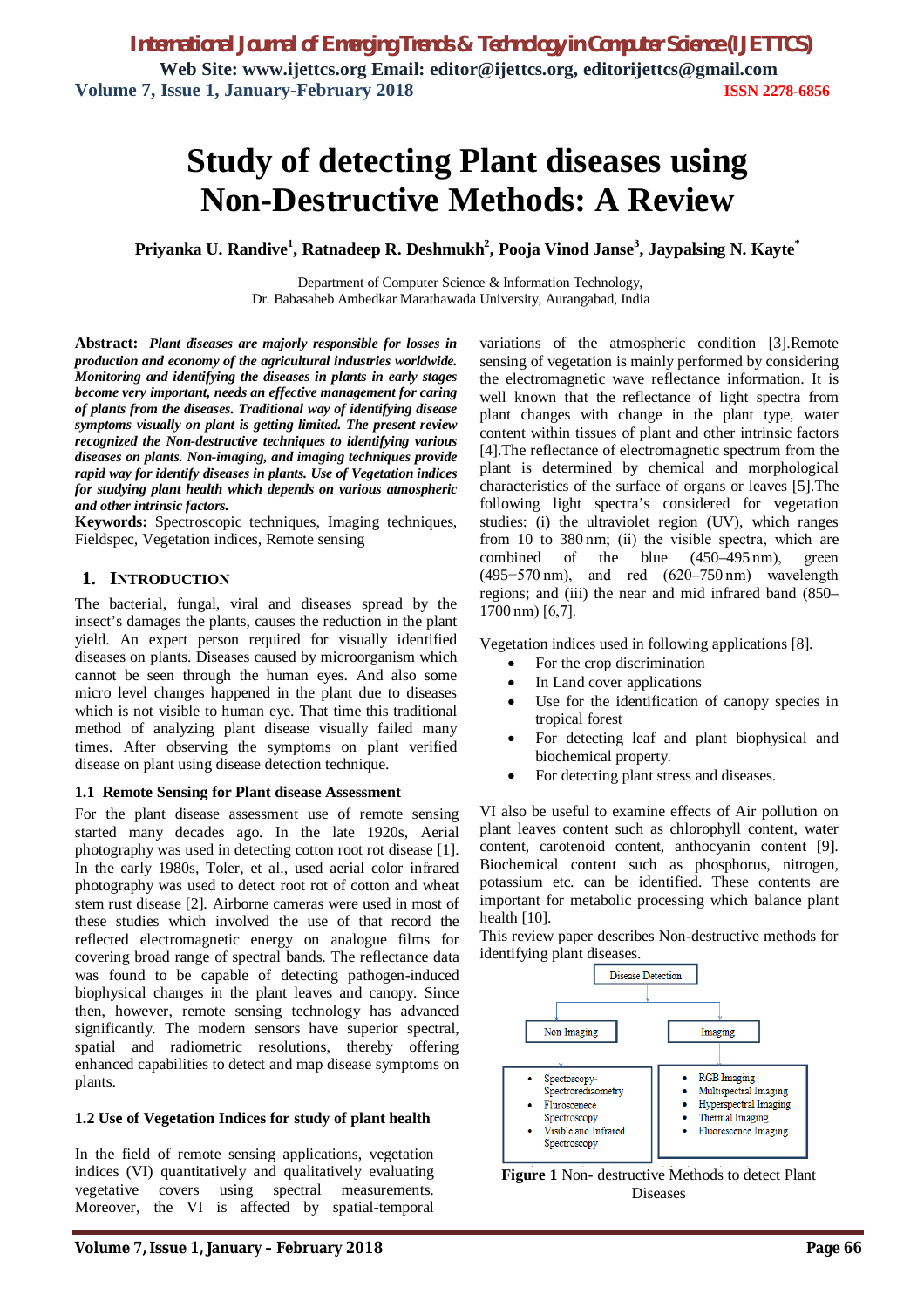## **2. DISEASE DETECTION TECHNIQUES FOR IDENTIFYING DISEASES ON PLANT**

#### **2.1 Molecular Techniques**

Now a days the molecular techniques uses like ELISA (enzyme-linked immunosorbent assay), which is based on proteins produced by pathogen. Another method PCR (Polymerase chain reaction) which is based on specific DNA (deoxyribose nucleic acid) sequence of the pathogen [11].

Molecular techniques has some limitations. It is time consuming required a detailed procedure specially during the sample preparation to get the accurate result. The molecular techniques require large number of samples and also time consuming process. The Non-destructive methods can be rapid method than the molecular techniques for identifying diseases on plant.

## **2.2 Imaging Techniques**

By the time that it displays visible symptoms of diseases, a plant can already be adversely affected. Current imaging techniques allow pre-symptomatic (before the appearance of visual symptoms) monitoring of changes in the physiological state of plants nondestructively. Can also detecting disease related changes in the pattern of light emission from plant leaves. These techniques can be applied on scales ranging from microscopic observation to airborne remote sensing. Using these for plant monitoring would allow us to alleviate stress at an early stage, so avoiding irreversible damage and thus substantially reducing yield losses. Several imaging techniques have been used for disease detection of plant like RGB imaging, Multispectral imaging, Hyperspectral imaging etc.

#### **2.3 Spectroscopic Techniques**

Spectroscopy is the branch of science concerned with the investigation and measurement of spectra produced when matter interacts with or emits electromagnetic radiation.

The spectroscopy technique can provide information about disease at early stages which control over the spread of plant diseases. For identifying stress levels and nutrient deficiencies in plants this technology is very helpful. In the context of plant disease detection Spectroscopic technology has been successfully applied for identifying plant stress detection by considering water stress and nutrient stress. It also be useful in significant applications such as monitoring the quality of fruits and vegetables. Spectroscopic Techniques includes Fluorescence spectroscopy, Visible infrared spectroscopy etc.

## **3.LITERATURE REVIEW**

Many papers describes detection of the diseases and methods suggesting the implementation ways as illustrated there are some explained here shortly.

Burling et. al. they used fluorescence spectroscopy to identify Leaf rust on wheat. In this study experiment were conducted in controlled environment cabinet four leaf rust susceptible and three leaf rust resistant plants of wheat were observed. Discriminant analysis done between resistant susceptible wheat plants at  $3<sup>rd</sup>$  day. Leaf rust identified in spectral range 440,500,530 nm [12].

Belasqueet .al. they have used fluorescence spectroscopy technique to detect stress caused by citrus canker and mechanical injury. Samples of citrus leaves collected from field and greenhouse plants. Three ratios are used ration between i) fluorescence intensity 452-735 nm ii) fluorescence intensity 685-785 nm iii) fluorescence intensity 452-685 nm. Fluorescence of citrus leaves was taken and monitored for 60 days under four different conditions: leaves with no stress, leaves with mechanical stress, leaves with disease, and leaves with disease and mechanical stress. The study done by Belasque et. al. results the potential of fluorescence spectroscopy for disease detection and discrimination between the diseased and mechanical stress [13].

Graeff et. al. In this study experiment was conducted for identify changes in leaf spectral reflectance of wheat plants during infection by powdery mildew and take-all disease for the evaluation of leaf reflectance measurements as a tool to quantify and identify disease severity and to discriminate between different wheat diseases. Wheat plants were inoculated under controlled conditions in different intensities with powdery mildew or take-all. Leaf reflectance was measured with a digital imager under controlled light conditions in various wavelength ranges which covers the visible and the near-infrared spectra (380-1300nm). Visual estimates of disease severity were made for each of the infected plants daily from the onset of visible symptoms to maximum disease severity. Reflectance within the ranges of 490-780 nm, 510-780nm and 540-1300 nm shows the strongest relationship with infection levels of both powdery mildew and take-all disease. Among all evaluated spectra's the range of 490-780nm showed most sensitive response to damage caused by powdery mildew and take-all infestation [14].

Yang et.al. they studied brown planthoppers and leaf-folder infestations in rice plants. They used spectroradiometer with reflectance range 350-2400 nm under the field condition for the collection of rice plant data. Plants were ranked on the basis of level of infection. The spectral range 426 to 1450 nm showed the maximum correlation intensity [15, 16].

Huang et.al. have used a portable spectrometer, sample measurements of diseased and healthy leaves were collected from celery leaves in the field. Raw and transformed spectral data both were used in Partial Least Squares regression models development. Disease on celery can predicted using the raw spectra and the first and second derivative data by cross validation results. Diseased on celery leaves find in the spectral range 698-936 nm [17].

Delwiche and Kim's study was undertaken to explore the possibility of detecting scab-damaged wheat by hyperspectral imaging system, possessing a wavelength range of 425 to 860 nm. Group of 32 normal and 32 scab infected wheat were studied. Step discrimination and discriminant analysis was carried out. Disease found at spectra 568,715 nm [18].

E. Bauriegelet. al**.** studied wheat plants were analyzed using a hyper-spectral imaging system under laboratory conditions. Principal component analysis (PCA) was applied to differentiate spectra of diseased and healthy tissues in the wavelength ranges of 500–533 nm, 560–675 nm, 682–733 nm and 927–931 nm, respectively. During the development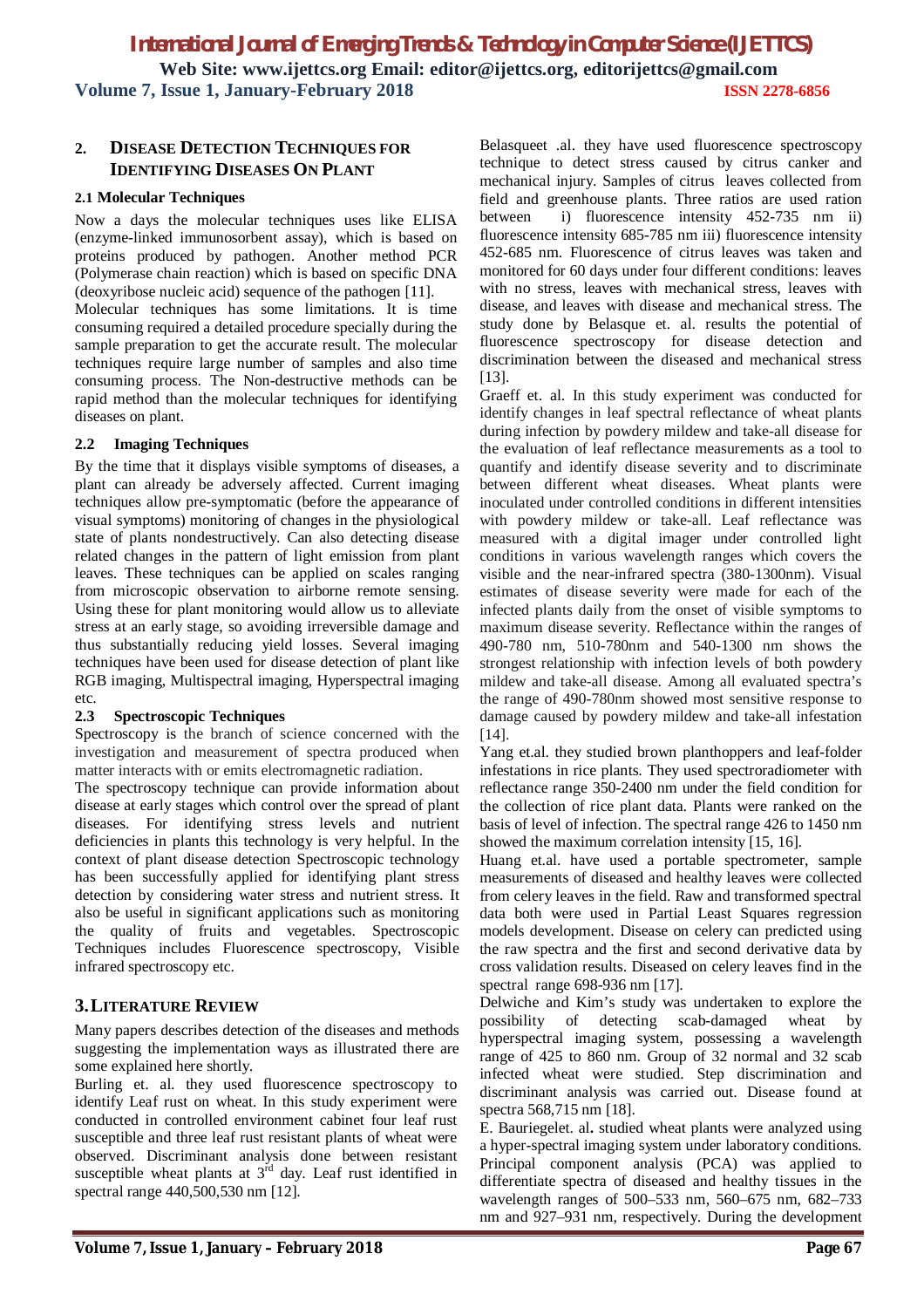stages Head blight could be successfully recognized. However, the best time for disease determination was just after start of flowering. Diseases identified at spectral range 500-533, 560-675 nm [19].

For detecting citrus canker and other damages on the citrus fruits hyperspectral images were obtained by Qin et.al.in the wavelength range 450–930 nm. They used a spectral information divergence (SID)-based classification method increases about 96% classification accuracy for discriminating the diseased, damaged, and healthy fruits. Diseased found at spectra553, 677, 718 and 858nm [20].

Del Fiore et.al. have used hyperspectral imaging-based method to detect toxigenic fungi on maize, and to discriminate between healthy and diseased. A desktop spectral scanner equipped with an imaging based spectrometer ImSpector working in the visible-near infrared spectral range (400–1000 nm) was used. The results show that the hyperspectral imaging based method able to rapidly discriminate maize infected with toxigenic fungi at spectral range 500-700nm [21].

M. Prabhakar et.al. Spectroradiometer Fieldspec 3(spectral range: 350–2500 nm) were used to collect cotton plant data. In this study stress on cotton were identify by observing sensitive bands due to Leaf Hopper and derived hyperspectral indices for this pest. Regression analysis of several ratio indices formulated with two or more sensitive bands and developed new index LHI (Leaf Hopper Index).Effect on Chlorophyll and water content estimated from plant. Broad band comparison of mean reflectance spectra between healthy and leaf hopper infected plants significant decrease in blue (450 to 520 nm), red (630 to 690 nm) regions, while reflectance significantly increased in the NIR region (760 to 900 nm) [22].

M. Prabhakaret. al. have used Spectroradiometer Fieldspec 3(spectral range: 350–2500 nm) to collect cotton plant data. Different levels of mealybug infestation were identified. Mealybug Stress Indices (MSI) were developed using two or three wavelengths, tested using multinomial logistic regression (MLR) and compared with other indices. Reflectance sensitivity identified at spectral range 492, 550, 674, 768 and 1454 due to mealybug damage [23].

Davoud Ashourloo et. al. have used Spectroradiometer (spectral range: 350-2500 nm) to collect wheat data. Along with spectral data RGB image also used for extracting symptoms of leaf rust disease. Extracted symptoms used as input to the Spectral Mixture Analysis (SMA).Then, the spectral reflectance of the different disease symptoms estimated using SMA and least square method. Two spectral disease indices were developed Leaf Rust Disease Severity Index 1(LRDSI\_1) and Leaf Rust Disease Severity Index 2(LRDSI\_2) [24].

Ranjitha G used Portable spectroradiometer for collecting cotton data on field. They done analysis of damage caused by Thrips tabaci. At the end of study they found the reflectance was decrease in near infrared (770-860 nm) while blue (450-520 nm), green (520-590 nm) and red (620-680 nm) reflectance increased compared to undamaged plants. On the basis of spectral indices and pest damage and a relationship between pest damage Linear regression equations were developed and VIs was established [25].

Ranjitha G used Hyperspectral radiometer to collect cotton plant data damaged by aphids and Aphis Gosypii. NDVI, RVI and GRVI these Vegetation Indices were calculated. From sensitive band analysis and linear correlation intensity analysis results that wavelength of 758 nm (NIR band) and Ratio Vegetative Index were found more sensitive to aphid damage [26].

Daniel Atherton et.al .have used handheld hyperspectral spectoradiometer to collect Potato plant data. Data were taken at two different stages of growth of plant to analyses the early blight disease. The spectra were analyzed using principal component analysis (PCA) and spectral change (ratio) analysis. PCA successfully distinguished more heavily diseased plants from healthy and minimally diseased plants using two principal components. Spectral change analysis found optimal wavelengths 505, 510, 640, 665, 690, 750, and 935 nm which were most sensitive to early blight infection [27].

Mahlein A.K. et. al. they have used handheld hyperspectral spectroradiometer to collect Sugerbeet plant data. Cercospora leaf spot, powdery mildew and rust disease analyzed by studying the spectral signature. Spectral vegetation indices related to physiological parameters were calculated and correlated to the severity of diseases. The spectral vegetation indices Normalised Difference Vegetation Index (NDVI), modified Chlorophyll Absorption Integral (mCAI) and Anthocyanin Reflectance Index (ARI) differed in their ability to assess the different diseases before first symptoms became visible or even at early stage of disease development [28,29].

Sreekala G. Bajwaet. al. they have used Spectrometer to collect soybean plant data. Soybean cyst nematode (SCN) and sudden death syndrome (SDS) these two common diseases on soybean. Disease conditions were created with introducing four disease treatments as - control (no disease), SCN, SDS, and SCN+SDS. The correlation shows between disease rating and selected vegetation indices (VI) were evaluated. Bands of wavelength with the most disease discrimination capability were identified with stepwise linear discriminant analysis (LDA), logistic discriminant analysis (LgDA) and linear correlation analysis of pooled data [30].

**Table 1:** Summary of Literature Review

| <b>Plant</b>      | <b>Disease</b>                                     | <b>Statistical</b><br><b>Method</b>                                                     | <b>Spectral</b><br>Range                       | <b>Reference</b> |
|-------------------|----------------------------------------------------|-----------------------------------------------------------------------------------------|------------------------------------------------|------------------|
|                   |                                                    | Spectroradiometry                                                                       |                                                |                  |
| Cotton            | Leafhopper                                         | Regression Analysis                                                                     | 376, 496, 691, 761,<br>1124and 1457 nm         | $[22]$           |
| Cotton            | Solenopsismealybug                                 | Linear discriminate<br>analysis (LDA)<br>and multivariate<br>logistic regression<br>MLR | 492, 550, 674,<br>768 and 1454 nm              | $[23]$           |
| Wheat             | <b>Leaf Rust</b>                                   | <b>SMA</b> and Least<br>Squares Method.                                                 | 605, 695 and 455nm                             | $[24]$           |
| Cotton            | Thripstabaci                                       | <b>Regression Analysis</b>                                                              | 496,691<br>and 710 nm                          | $[25]$           |
| Cotton            | Ahid, Aphis Gosypii                                | <b>Regression Analysis</b>                                                              | <b>758nm</b>                                   | [26]             |
| Potato            | <b>Early Blight</b>                                | <b>PCA</b>                                                                              | 505, 510, 640, 665,<br>690, 750, and<br>935 nm | $[27]$           |
| <b>Sugar Beet</b> | Cercospora leaf spot, powdery<br>mildew and rust   | Analysis of variance,<br>correlation and<br>regression<br>Analysis                      | 500-700.400-530.<br>500-670 nm                 | [28, 29]         |
| Soybean           | Soybean cyst nematode and<br>sudden death syndrome | <b>Discriminant</b><br>Analysis                                                         | 694 nm, 688 nm                                 | [30]             |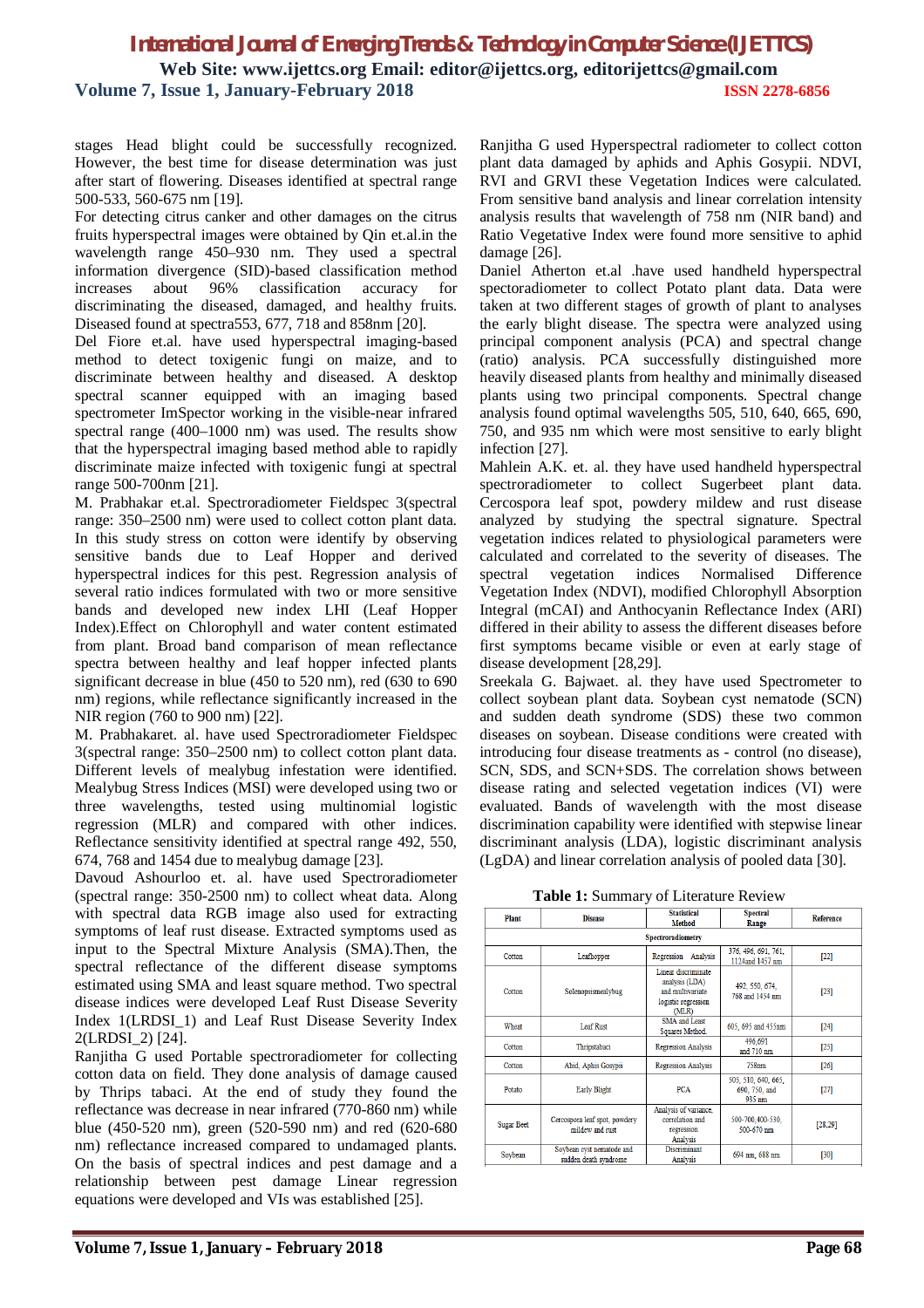|        |                                                              | <b>Fluorescence Spectroscopy</b>                                      |                                       |          |
|--------|--------------------------------------------------------------|-----------------------------------------------------------------------|---------------------------------------|----------|
| Wheat  | Leaf rust                                                    | <b>Discriminant</b><br>analysis                                       | 440,500, 530 nm                       | $[12]$   |
| Citrus | Citrus canker                                                | <b>Discriminant</b><br>analysis                                       | 452.685<br>and 735nm                  | $[13]$   |
|        |                                                              | <b>Visible and Infrared Spectroscopy</b>                              |                                       |          |
| Wheat  | Powdery<br>mildew and<br>take-all disease                    | Analysis of<br>variance.<br>correlation and<br>regression<br>analysis | 490-780.510-780<br>and<br>540-1300 nm | $[14]$   |
| Rice   | <b>Brown</b><br>planthopper<br>and leaffolder<br>infestation | Linear<br>regression                                                  | $426$ nm                              | [15, 16] |
|        |                                                              | <b>Imaging techniques</b>                                             |                                       |          |
| Celery | Sclerotinia rot                                              | PLS regression<br>Analysis                                            | 698-936 nm                            | $[17]$   |
| Wheat  | Scab                                                         | Discriminant<br>analysis                                              | 568, 715 nm                           | $[18]$   |
| Wheat  | <b>Fusarium</b> infection                                    | <b>PCA</b>                                                            | 500-533.<br>560 -675 nm               | $[19]$   |
| Citrus | Citrus Canker                                                | <b>SID</b>                                                            | 553, 677, 718 and<br>858 nm           | $[20]$   |
| Maize  | <b>Toxigenic Fungi</b>                                       | <b>PCA</b>                                                            | 500-700 nm                            | $[21]$   |

# **4. CONCLUSION**

This study summarizes some of the noninvasive techniques that have been used for plant disease detection. In remote sensing Vegetation Indices plays important role for determining health of plant. In spectroscopic method electromagnetic spectrum has to be considered. Reflectance curve is studied i.e. spectral signature. It is well known that the reflectance of light spectra from plant changes with change in the plant type, water content within tissues of plant and other intrinsic factors. Found that spectroscopic techniques are best nondestructive method for analyzing plant diseases and various plant characteristics than the traditional approach.

## **5. ACKNOWLEDGEMENT**

This work is supported by Department of Science and Technology under the Funds for Infrastructure under Science and Technology (DST-FIST) with sanction no. SR/FST/ETI-340/2013 to Department of Computer Science and Information Technology, Dr. Babasaheb Ambedkar Marathwada University, Aurangabad, Maharashtra, India. The authors would like to thank Department and University Authorities for providing the infrastructure and necessary support for carrying out the research.

## **References**

- [1] Taubenhaus, J.J., Ezekiel, W.N., and Neblette, C.B. (1929). "Airplane photography in the study of cotton root rot". Phytopathology, Vol. 19, pp.1025-1029.
- [2] Toler, R.W., Smith, B. D., and Harlan, J.C. (1981) "Use of aerial color infrared photography in the study of cotton root rot". Plant Disease, Vol. 65, no.1, pp.24-31
- [3] A. Bannari, D. Morin ,F.Bonn , A,R. Huete.1995.A Review of Vegetation Indices. Remote Sensing Reviews, 1995, Vol. 13, pp. 95-120.
- [4] L. Chang, S. Peng-Sen, and Liu Shi-Rong, "A review" of plant spectral reflectance response to water physiological changes," Chinese Journal of Plant Ecology, vol. 40, no. 1, pp. 80–91, 2016.
- [5] C. Zhang and J. M. Kovacs, "The application of small unmanned aerial systems for precision agriculture: a review," Precision Agriculture, vol. 13, no. 6, pp. 693–712, 2012.
- [6] H. R. Bin Abdul Rahim, M. Q. Bin Lokman, S. W. Harun et al., "Applied light-side coupling with optimized spiral-patterned zinc oxide nanorod coatings for multiple optical channel alcohol vapor sensing," Journal of Nanophotonics, vol. 10, no. 3, Article ID 036009, 2016.
- [7] B. A. Cruden, D. Prabhu, and R. Martinez, "Absolute radiation measurement in venus and mars entry conditions," Journal of Spacecraft and Rockets, vol. 49, no. 6, pp. 1069–1079, 2012.
- [8] Pooja Vinod Janse and Ratnadeep R. Deshmukh , "Hyperspectral Remote Sensing for Agriculture: A Review," International Journal of Computer Applications (0975 –8887) Volume 172 –No.7, August 2017.
- [9] Archana R. Mate, Dr. Ratnadeep R. Deshmukh, "Analysis of Effects of Air Pollution on Chlorophyll, Water, Carotenoid and Anthocyanin Content of Tree Leaves Using Spectral Indices", ISSN 2321 3361 © 2016 IJESC Volume 6 Issue No. 5, May 2016.
- [10] Sushma D Guthe and Dr. Ratnadeep R Deshmukh, "Prediction of Phosphorus Content in Different Plants: Comparison of PLSR and SVMR Methods" International Journal of Computer Applications Technology and Research,Volume 6–Issue 8, 410-416, 2017.
- [11] Ruiz-Ruiz, S., Ambrós, S., Carmen Vives, M., Navarro, L., Moreno, P., Guerri, J., 2009.Detection and quantification of Citrus leaf blotch virus by TaqMan real-time RT-PCR. Journal of Virological Methods 160 (1–2), 57–62.
- [12] Burling , K. Hunsche, M., and Noga, G.2011. "Use of blue-green and chlorophyll fluoroscence measurements for differentiation between nitrogen dificiency and pathogen infection in wheat". J. plant Physiol. 168:1641-1648.
- [13] Belasque, L., Gasparoto, M.C.G., Marcassa, L.G., 2008. "Detection of mechanical and disease stresses in citrus plants by fluorescence spectroscopy". Applied Optics 47(11), 1922–1926.
- [14] Graeff, S., Link, J., Claupein, W., 2006. "Identification of powdery mildew (Erysiphegraminis sp. tritici) and take-all disease (Gaeumannomycesgraminis sp. tritici) in wheat (Triticumaestivum L.)by means of leaf reflectance measurements". Central European Journal of Biology 1, 275–288.
- [15] Yang, C.M., Cheng, C.H., 2001. "Spectral characteristics of rice plants infested by brown planthoppers". Proceedings of the National Science Council, Republic of China.Part B, Life Sciences 25 (3), 180–186.
- [16] Yang, C.M., Cheng, C.H., Chen, R.K., 2007. Changes in spectral characteristics of rice canopy infested with brown planthopper and leaffolder. Crop Science 47,329–335
- [17] Huang, J.F., Apan, A., 2006. "Detection of Sclerotiniarot disease on celery using hyperspectral data and partial least squares regression". Journal of Spatial Science 51(2), 129–142.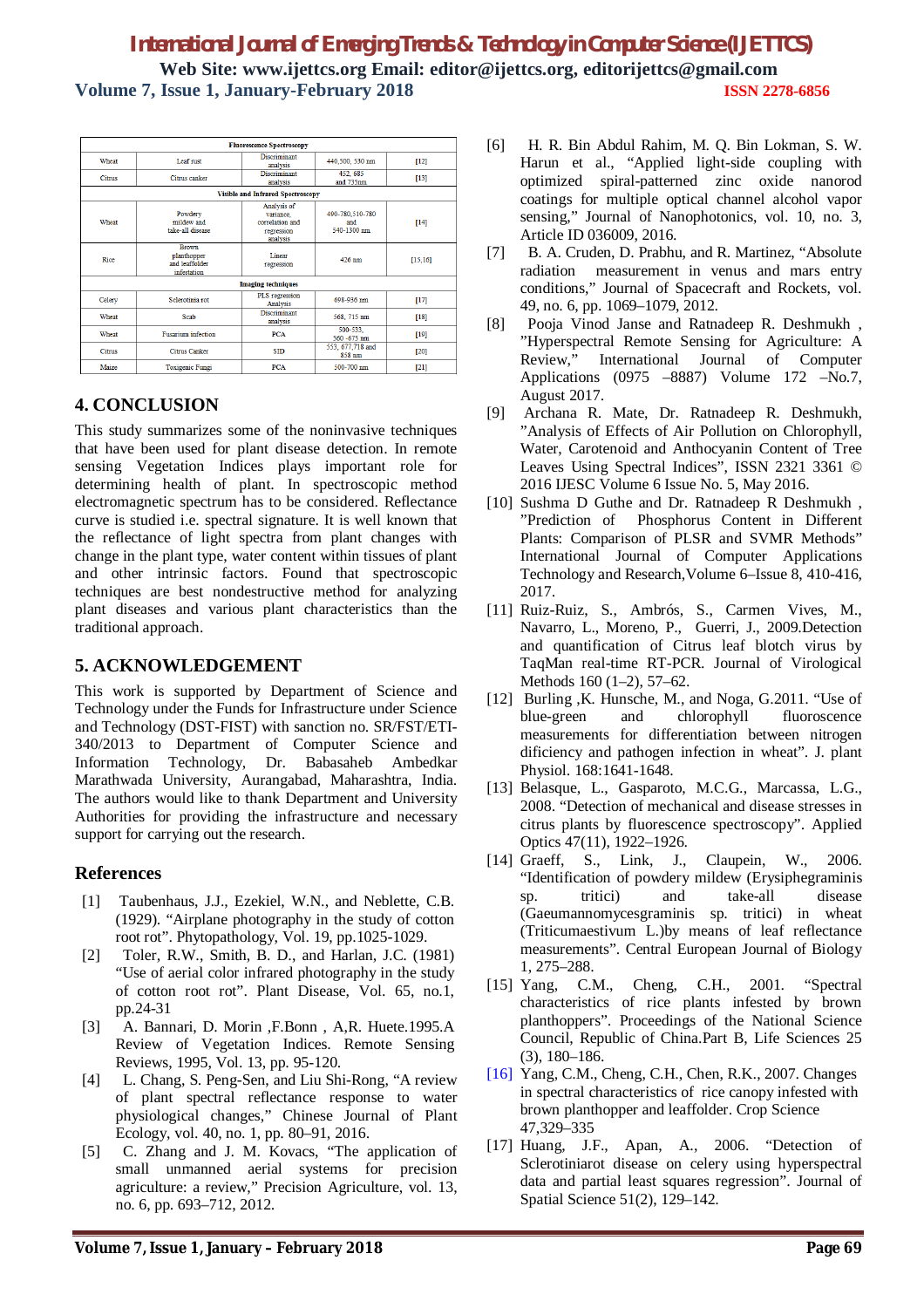- [18] Delwiche, S.R., Kim,M.S., 2000. "Hyperspectral imaging for detection of scab in wheat".Proceedings of SPIE 4203, 13–20
- [19] Bauriegel, E., Giebel, A., Geyer, M., Schmidt, U., & Herppich, W. B. (2011). "Early detection of Fusarium infection in wheat using hyper-spectral imaging". Computers and Electronics in Agriculture, 75, 304– 312.
- [20] Qin, J., Burks, T.F., Kim, M.S., Chao, K., Ritenour, M.A., 2008. "Citrus canker detection using hyperspectral reflectance imaging and PCA-based image classification method". Sensing and Instrumentation for Food Quality and Safety 2, 168– 177.
- [21] Del Fiore, A., Reverberi, M., Ricelli, A., Pinzari, F., Serranti, S., Fabbri, A. A., et al. (2010)."Early detection of toxigenic fungi on maize by hyperspectral imaging analysis". International Journal of Food Microbiology, 144(1), 64–71.
- [22] M. Prabhakar , Y.G. Prasad, M. Thirupathi, G. Sreedevi, B. Dharajothi, B. Venkateswarlu .,2011. Use of ground based hyperspectral remote sensing for detection of stress in cotton caused by leafhopper (Hemiptera: Cicadellidae). Computers and Electronics in Agriculture 79 (2011) 189–198.
- [23] Mathyam Prabhakar , Yenumula G. Prasad, Sengottaiyan Vennila, Merugu Thirupathi ,Gudapati Sreedevi, G.Ramachandra Rao, Bandi Venkateswarlu .,2013. Hyperspectral indices for assessing damage by the solenopsismealybug (Hemiptera: Pseudococcidae) Pseudococcidae) in cotton. Computers and Electronics in Agriculture 97 (2013) 61–70.
- [24] Davoud Ashourloo, Mohammad Reza Mobasheri ,Alfredo Huete., Developing Two Spectral Disease Indices for Detection of Wheat Leaf Rust., 2014. (*Pucciniatriticina*)., *Remote Sens.*2014, *6*, 4723-4740.
- [25] Ranjitha G, MR Srinivasan and Abburi Rajesh., 2014. Detection and Estimation of Damage Caused By Thrips *Thripstabaci*(Lind) of Cotton Using Hyperspectral Radiometer. Agrotechnol 2014, 3:1.
- [26] Ranjitha G.,Srinivasan M.R ,Abburi Rajesh.,Detection and estimation of damage caused by aphid, aphis gossypii (glover) in cotton using hyperspectral radiometry.,2014.International Journal of Recent Scientific Research Vol.5, Issue, 4,PP..750- 753, April, 2014.
- [27] Daniel Atherton, Ruplal Choudhary, Dennis Watson.,2017. Advanced detection of early blight (Alternariasolani) disease in potato (Solanumtuberosum) plants prior to visual disease symptomonology.,2017. International Journal of Agriculture and Environmental Research Volume:03, Issue:03 "May-June 2017"
- [28] Mahlein, A.K., Steiner, U., Dehne, H.W., Oerke, E.- C., 2010. "Spectral signatures of sugar beet leaves for the detection and differentiation of diseases". Precision Agriculture 11 (4), 413–431.
- [29] T. Rumpf , A.K. Mahlein , U. Steiner , E.C. Oerke , H.W. Dehne , L. Plumer.(2010)."Early detection and classification of plant diseases with Support Vector Machines based on hyperspectral reflectance".

Computers and Electronics in Agriculture 74 (2010) 91–99

[30] Sreekala G. Bajwa, John C.Rupe ,JohnnyMason. (2017). "Soyabean Disease Monitoring with Leaf Reflectance",Remote Sensing. 2017, *9*(2), 127.

### **AUTHORS**



**Priyanka U. Randive** received the MCA degree from Govt. College of Engineering Aurangabad, Maharashtra, India, in 2013. She is currently pursuing the M.Phil degree in Computer Science from Department of

Computer Science and IT, Dr. Babasaheb Ambedkar Marathwada University, Aurangabad, Maharashtra, India. She is presently working as Research Scholar in the Department of Computer Science and Information Technology, Dr. Babasaheb Ambedkar Marathwada University, Aurangabad. Her research interest includes Remote Sensing and Geographical Information System (GIS) Technology.



**Ratnadeep R. Deshmukh**, Professor and Former Head of Department of Computer Science and IT, Dr. Babasaheb Ambedkar Marathwada University, Aurangabad (MS) 431001 India. His research interests are Human computer Interaction, Digital

Speech Signal processing, Data Mining, Image Processing, Pattern Recognition, artificial Intelligence, Computational Auditory Scene Analysis (CASA), Neural Networks, GIS and Remote Sensing, Sentiment Analysis etc. He is Fellow Member and Chairman of IETE Aurangabad Centre, PEIN Fellow, Senior Member of Association of Computer Electronics and Electrical Engineers (ACEEE). Life member of CSI (Computer Society of India), The Indian Society for Technical Education (ISTE), Indian Science Congress Association (ISCA), Institute of Doctors Engineers and Scientists (IDES). Member of International Association of Engineers (IAEng), computer science Teachers Association. (CSTA), IEEE, DST-FIST Program Coordinator, University Coordinator of Global Initiative on Academic Networks (GIAN), Coordinator of Maharashtra State Marathi World Dictionary Development Committee, Govt. of Maharashtra in the subject of Information Technology and Computer Science. Edited ten books and published more than 165 research papers.



**Pooja Vinod Janse** received the M.Tech degree in Computer Science and Engineering, Dr. Babasaheb Ambedkar Marathwada University, Aurangabad, Maharashtra, India, in 2014. She is currently

pursuing the Ph.D. degree in Computer Science and Engineering from Department of Computer Science and IT, Dr. Babasaheb Ambedkar Marathwada University, Aurangabad, Maharashtra, India. She is currently working as BSR Research Fellow under the project entitled "UGC SAP-II DRS Phase II Biometric: Multimodal System Development" sanctioned by UGC to the Department of Computer Science and Information Technology, Dr.